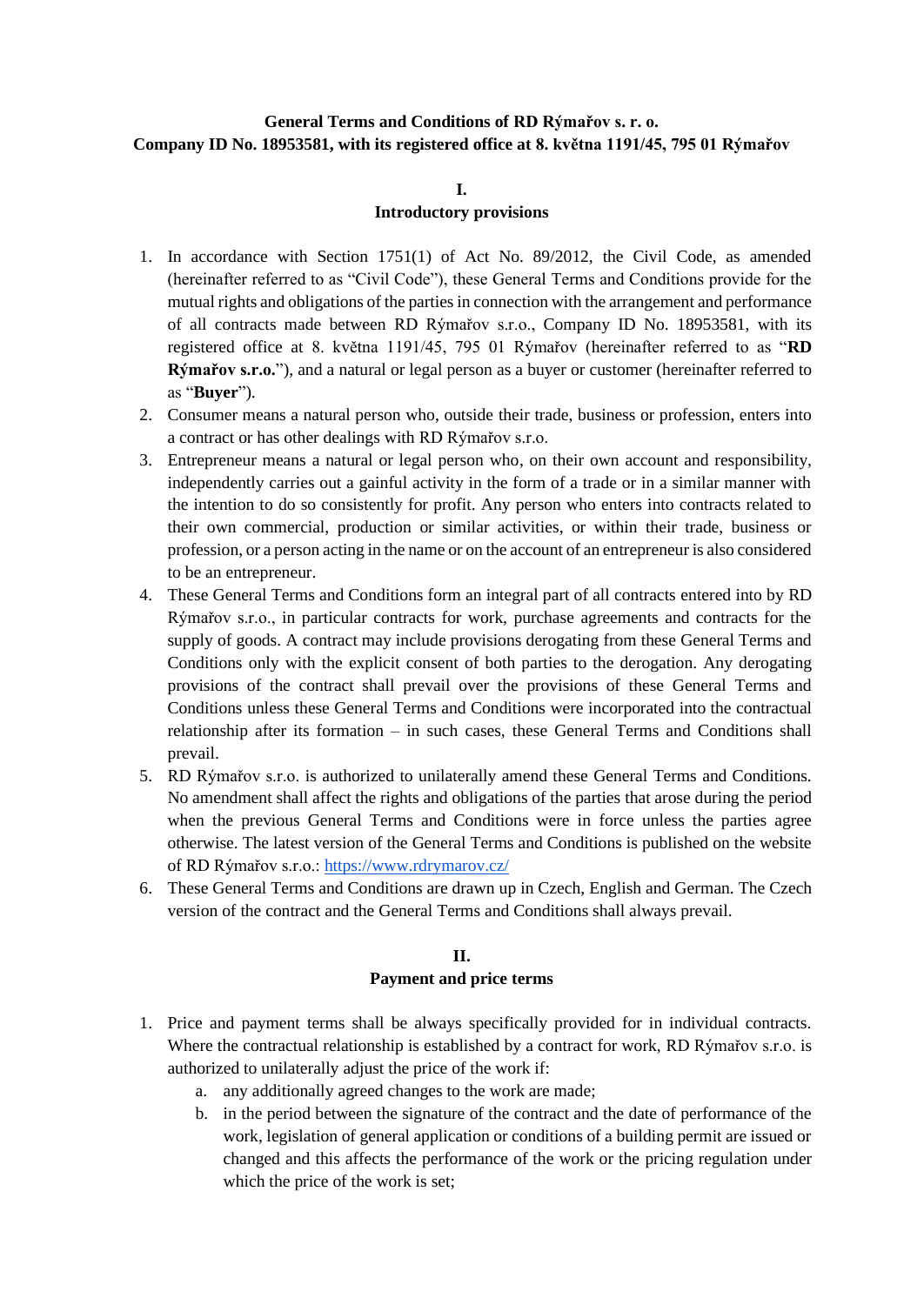- c. the VAT rate changes;
- d. a party fails to meet any of the obligations set out in the contract for work even within an additional period of fifteen days, by the amount of the costs actually incurred in the elimination of the obstacle preventing proper execution of the work;
- e. the other party fails to present a final building permit or a consent to the execution of a notified work issued for the execution of the work by the deadline laid down in the contract for wok, by the amount of the increased price of the costs of executing the work;
- f. for reasons for which the Buyer is responsible, the execution of the work does not start on the agreed date and in the meantime, in the period between the conclusion of the contract for work and the actual date on which the execution of the work starts, the price list of RD Rýmařov s.r.o. changes or the costs of materials for production or delivery of the work increase, by the difference in the list price of the work or by the increase in the costs;
- g. in the period between the beginning of the fixation of the basic price list price of the work and the date of presentation of a final building permit within the deadline laid down in the contract for work, the purchase prices of materials for production of the work increase by more than 5% on the part of RD Rýmařov s.r.o., by the same factor as the increase in the purchase prices of those materials;
- h. in the period between the conclusion of the contract and the start of execution of the work, the increase in the average annual consumer price index (hereinafter referred to as "**Inflation Rate**"), as published by the Czech Statistical Office for the last 12 months, against the average for the previous 12 months exceeds 5.5%, by the percentage corresponding to the Inflation Rate.
- 2. Unless provided otherwise in the contract, the price of the deliverables shall be paid by wire transfer to the bank account of RD Rýmařov s.r.o. that will be indicated in the caption of the contract. The price of the deliverables shall be payable on the basis of invoices issued by RD Rýmařov s.r.o. Invoice payment date means the date on which the relevant amount credits the account of RD Rýmařov s.r.o.
- 3. If an invoice does not contain the requisites determined by legal regulations, in particular Act No. 234/2004 Sb., on value added tax, as amended, or if the requisites are incorrect, the Buyer is entitled to return the invoice for correction within the due period of the invoice.
- 4. Invoices are due within 14 days of the date of receipt of the invoice by the other party at the email address indicated in the caption of the specific contract.
- 5. Unless provided otherwise in the contract, the price of the deliverables is indicated inclusive of VAT or, where appropriate, any other taxes and charges related to the delivery of the deliverables.
- 6. The Buyer is not entitled to unilaterally set off any of it claims against the claims of RD Rýmařov s.r.o.

#### **III.**

#### **Delivery of the deliverables**

1. The place of delivery or execution of the deliverables is always indicated in the contract. Where the contract contains no such arrangement, the place of delivery or execution of the deliverables shall be the registered office of RD Rýmařov s.r.o. located at 8. května 1191/45, 795 01 Rýmařov.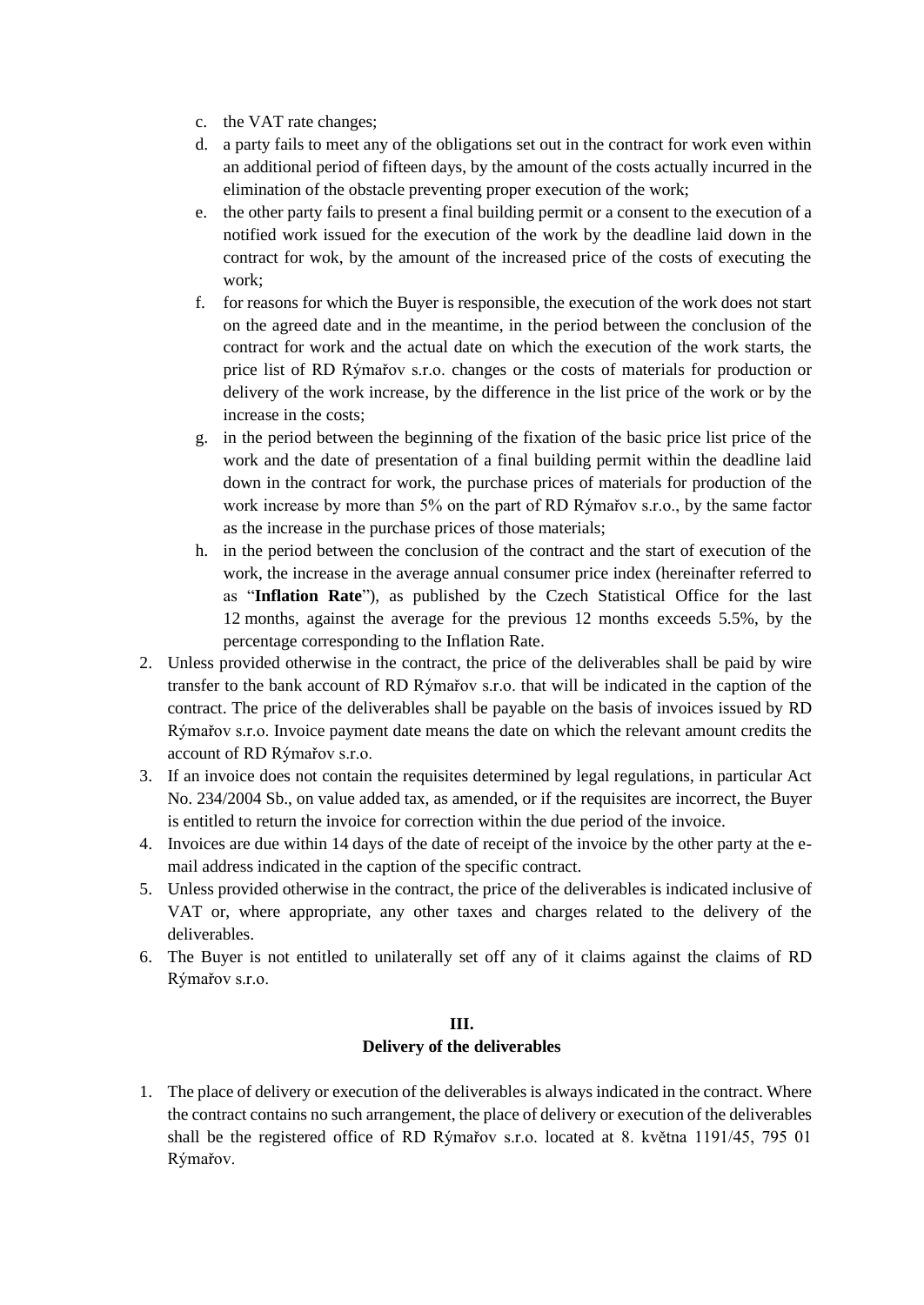- 2. The deliverables shall be delivered in a single delivery unless the parties agree on successive or repeated deliveries. If the parties agree on successive deliveries of goods in accordance with partial orders, the deliverables will be delivered on the basis of the Buyer's individual orders in accordance with the specifications and quantities referred to in the orders. Unless provided otherwise in the contract, the Buyer shall bear the costs of transport of the order.
- 3. The Buyer shall take delivery of the ordered deliverables and properly inspect and check the delivery upon its acceptance. The Buyer shall take delivery of the deliverables even where they have defects that do not prevent them from being used for their purposes, i.e. the Buyer is not authorized to refuse the performance and not to take delivery of the deliverables due to immaterial defects.

#### **IV**

#### **Reservation of title**

1. Within the meaning of Section 2132 et seq. of the Civil Code, RD Rýmařov s.r.o. reserves the title to the deliverables until the agreed price, including all related costs (VAT, carriage, packing charges etc.), is paid in full. The other party shall protect the deliverables against damage until that moment. In case of any delay in payment of the price, RD Rýmařov s.r.o. is entitled to dismantle the deliverables and take them back at the expense of the customer at any time.

## **V.**

## **Complaints**

- 1. Complaints about any defects shall be governed by the complaints procedure of RD Rýmařov s.r.o. The deliverables are defective if they are not in conformity with the contract. Where the deliverables have a defect on the passing of the risk of damage, it gives rise to the Buyer's rights arising from defective performance. Any performance other than the ordered one or any performance in a quantity smaller than the agreed one shall be also considered a defect.
- 2. The Buyer shall send a complaint notice, including description of the defect or its parts, to RD Rýmařov s.r.o. for expert assessment by e-mail to the address indicated in the caption of the relevant contract to the address of the registered office of RD Rýmařov s.r.o. This obligation is also met where the Buyer sends the notice, including the defect description, to the e-mail address of RD Rýmařov s.r.o. indicated in the caption of the relevant contract.
- 3. RD Rýmařov s.r.o. shall send the Customer a confirmation of the complaint made without undue delay but no later than within 3 days of the complaint receipt, to the Buyer's e-mail address indicated in the caption of the relevant contract or to the e-mail address communicated by the Buyer when making the complaint.
- 4. RD Rýmařov s.r.o. shall decide on the complaint without undue delay of the date of its receipt. A reasonable period of time required for expert assessment of the defect shall not be counted as part of that deadline. RD Rýmařov s.r.o. shall deal with the complaint, including remedying the defect, within 30 days of the date of making the complaint and delivering the deliverables or their part under complaint.
- 5. The complaint shall be considered dealt with at the moment when RD Rýmařov s.r.o. informs the Buyer that the complaint has been dealt with and about how it was dealt with. RD Rýmařov s.r.o. shall send the information that the complaint has been dealt with to the Buyer's e-mail address provided when placing the order, or to the e-mail address communicated by the Buyer to RD Rýmařov s.r.o. when making the complaint.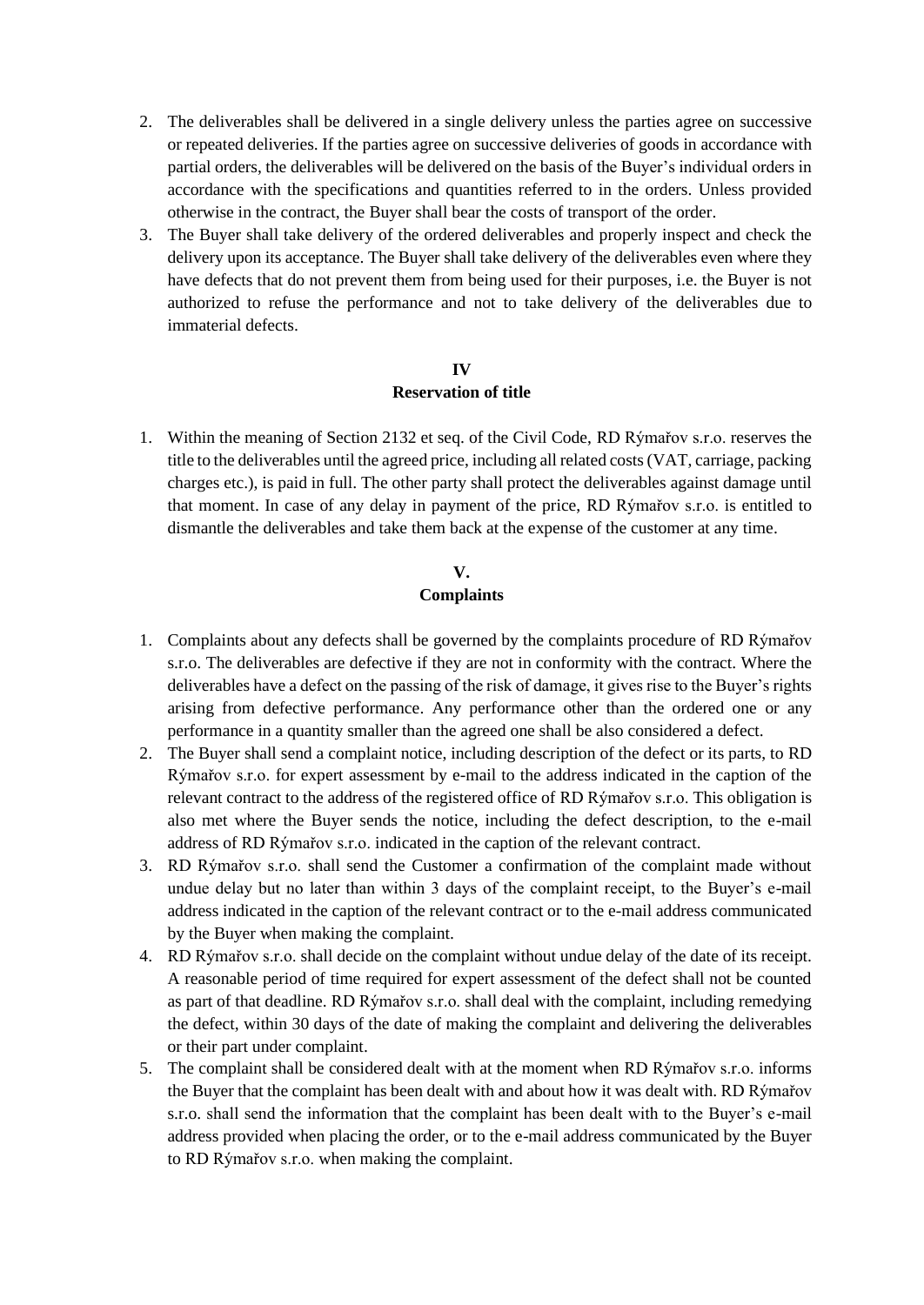- 6. The risk of damage to the deliverables shall pass to the Buyer when taking delivery of the deliverables from a courier or postal service operator. Where the Buyer fails to take delivery of the deliverables, the risk of damage to the deliverables shall pass to the Buyer at the moment when the Buyer is allowed to dispose of the deliverables.
- 7. The Buyer shall inspect the deliverables as soon as possible after the passing of the risk of damage and check their characteristics and quantity. RD Rýmařov s.r.o. shall be responsible to the Buyer for ensuring that the deliverables are free from any defects on the passing of the risk of damage, in particular that:
	- a. the deliverables have the characteristics agreed between the parties and, where such an arrangement is missing, the characteristics that may be expected with regard to the nature of the work;
	- b. the deliverables are fit for the purpose which is stated by RD Rýmařov s.r.o. as the purpose of use or for which deliverables of this nature are normally used;
	- c. the deliverables are delivered in appropriate quantity; and
	- d. the deliverables meet legal requirements.
- 8. Where the nature of the defect of the deliverables constitutes a material breach of the contract, the Buyer is entitled:
	- a. to have the defect remedied by delivery of new deliverables or their defective part free from any defects, or by delivery of the missing part;
	- b. to have the defect remedied by repair of the deliverables;
	- c. to an appropriate price reduction; or
	- d. to withdraw from the contract.
- 9. Where the nature of the defect of the deliverables constitutes an immaterial breach of the contract, the Buyer is entitled to have the defect remedied or to an appropriate price reduction. Until the Buyer claims the price reduction or withdraws from the contract, RD Rýmařov s.r.o. may deliver what is missing or remedy a legal defect. Other defects may be remedied by RD Rýmařov s.r.o. at its own choice by repairing the deliverables or delivering new deliverables or their part. If RD Rýmařov s.r.o. fails to remedy a defect of the deliverables in due time or refuses to remedy the defect, the Buyer may claim a price reduction or withdraw from the contract. The Buyer may not change the choice made without the consent of RD Rýmařov s.r.o.
- 10. Where only a part of the deliverables is defective and that part is separable from other parts, the Buyer shall have the rights arising from defective performance only with respect to the defective part of the deliverables.

#### **VII.**

## **Conclusion of the contract**

- 1. A contract is concluded once the parties have agreed on its content and expressed their agreement to the content. During contractual negotiations, the parties shall disclose to each other all factual and legal circumstances which they know or must know so that each party may verify the possibility to enter into a valid contract and each party's interest in entering into the contract is evident to both parties. The contract may be also concluded by mere acceptance of an offer.
- 2. Where a party obtains confidential information or communication about the other party during contractual negations, it shall ensure that it is not misused or disclosed without a legitimate reason. If it breaches this obligation and, as a result, enriches itself, it shall make restitution to the other party.
- 3. Any declaration of will which includes amendments, reservations, limitations or other changes shall constitute a rejection of an offer and shall be considered a new offer to enter into a contract.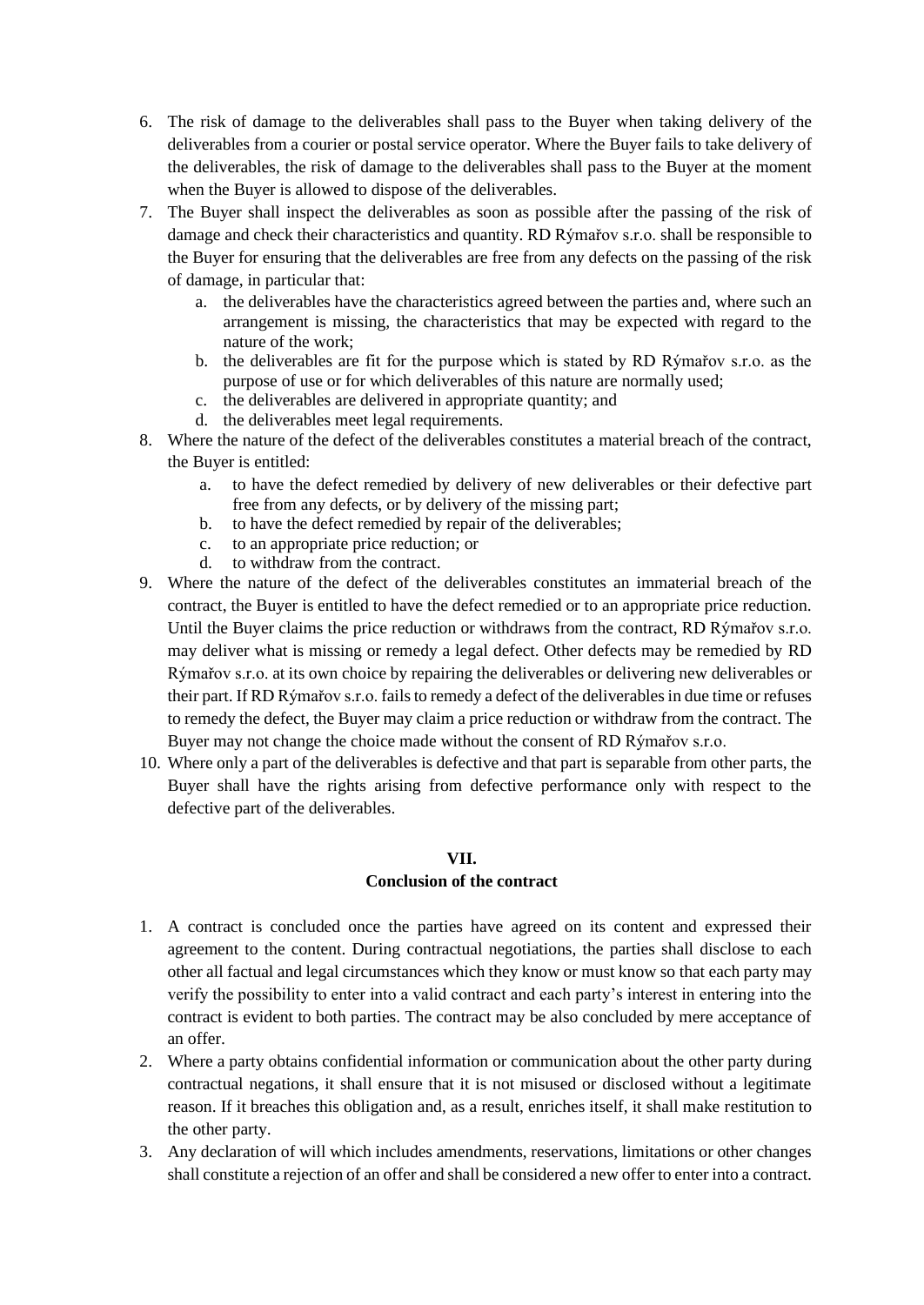Any reply including an amendment or deviation which does not substantially alter the terms of an offer shall constitute an acceptance of the offer provided that the offeror does not reject the acceptance without undue delay.

#### **VIII.**

## **Contractual penalties**

- 1. In the event of any delay in the payment of a pecuniary obligation under the contract, the Buyer shall pay RD Rýmařov s.r.o., in addition to the default interest at the statutory rate, a contractual penalty of 0.05% of the due amount for each commenced day of the delay.
- 2. In the event of the other party's delay in delivery of the goods, RD Rýmařov s.r.o. is entitled to a contractual penalty of 0.05% of the price of the ordered goods for each day of the delay.
- 3. In the event of any delay in taking delivery of the deliverables, RD Rýmařov s.r.o. is entitled to store the deliverables at the expense of the Buyer and charge the Buyer for a storage fee of CZK 1,000 per day and per 1 m2 of the storage area used. RD Rýmařov s.r.o. is not obliged to deliver the deliverables to the Buyer until the Buyer pays all penalties and costs incurred as a result of the delay in taking delivery of the deliverables.
- 4. For the period for which the Buyer is in delay in meeting its obligation or its part, RD Rýmařov s.r.o. is entitled to suspend all activities under the contract, it is released from the obligation to deliver to the Buyer any documentation for the deliverables and it is not liable for any resulting damage incurred by the Buyer.
- 5. Unless the parties agree otherwise, the Buyer shall pay the contractual penalty without undue delay after the receipt of the request for payment from RD Rýmařov s.r.o.
- 6. Payment of the contractual penalty shall be without prejudice to the right of RD Rýmařov s.r.o. to damages.

# **IX.**

#### **Force majeure**

- 1. The parties shall be released from any liability for the failure to comply, in part or in full, with contractual obligations as a result of force majeure. Force majeure shall mean such circumstances which are beyond the control of either party such as wars; natural disasters; decisions or actions by public authorities; restrictions on production as a result of strike, interruption in supplies of raw materials, energy supply disruption; severe weather conditions etc. Those circumstances must directly make the actions of one of the parties aimed at performing the contract impossible.
- 2. The party that is unable to carry out its obligations as a result of force majeure shall inform the other party without delay at the e-mail address indicated in the caption of the relevant contract and take such measures to mitigate the effects of force majeure as may be reasonably required from it.
- 3. If the force majeure lasts for more than three months, the parties shall agree on further action within one further month. If the month passes without reaching an agreement, either party may withdraw from the contract.

## **X. Miscellaneous provisions**

1. If it transpires in the course of performance of the contract, without the parties being able to reasonably foresee this when the contract is concluded, that it is necessary to carry out works or make deliveries of goods beyond the scope agreed in the contract in order for the contract to